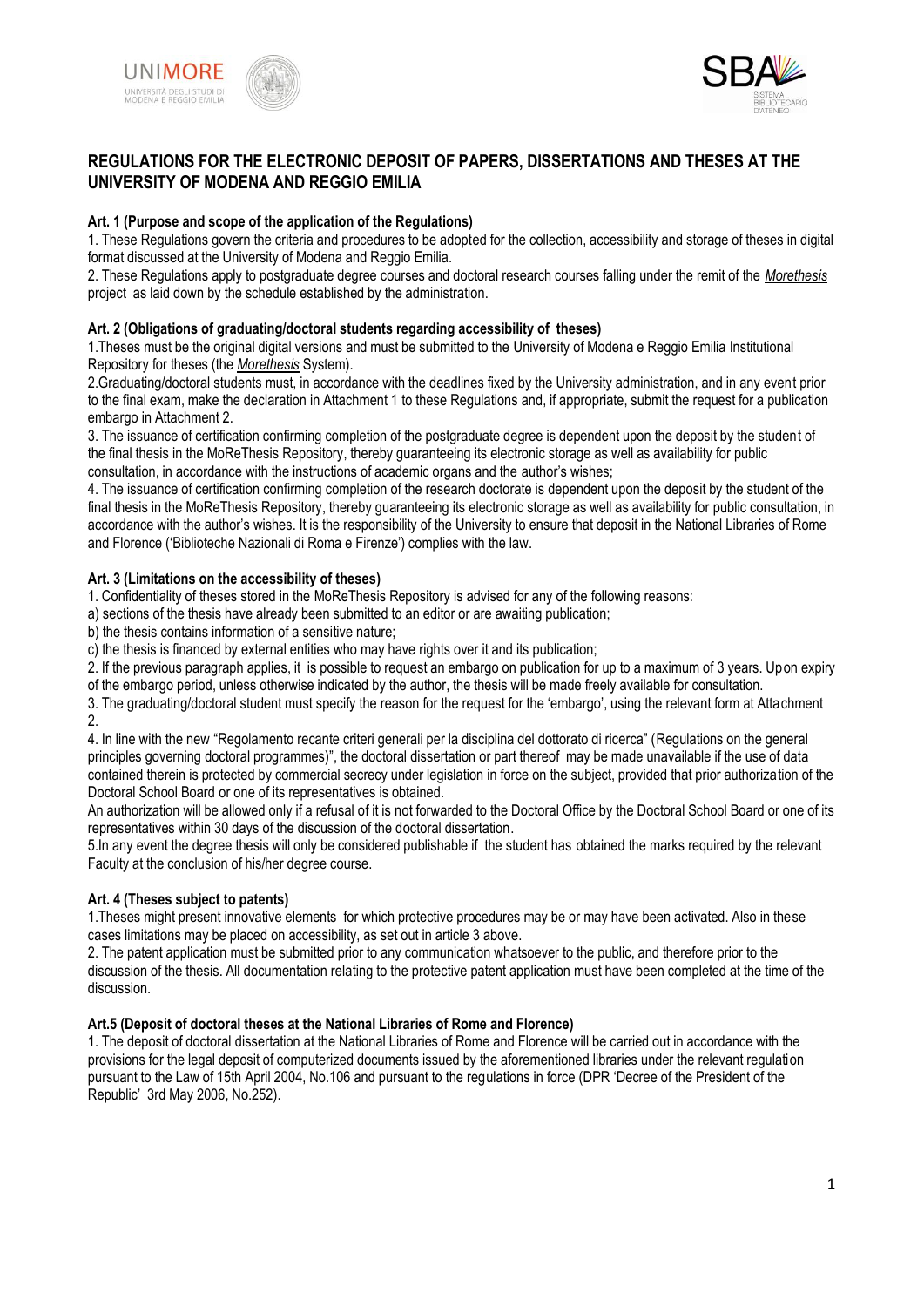





### **Art. 6 (Transitional Provisions)**

1. The provisions contained in these Regulations will also be adopted by calls for applications for research doctorates, by the Teaching Regulations for study courses and by the doctoral schools.

2. For doctoral courses which have already been advertised, it is sufficient for doctoral students to sign the declaration at Attachment 1.

3. In all future relations with financing institutions of research projects, the requirement to deposit the work in the institutional archive will be made extremely clear.

### **Art. 7 (Final provisions)**

For any matters arising which are not expressly considered by these Regulations, reference is made to the laws in force on the subject.

### **Art. 8 (Entry into force)**

1. These Regulations enter into force on the same day as the publication of the Official Register of the University.

2. Amendments to these Regulations are made by Rectoral Decree, are published on the University website, and come into force fifteen days from the date of their issuance, unless provided otherwise in the amending Decree.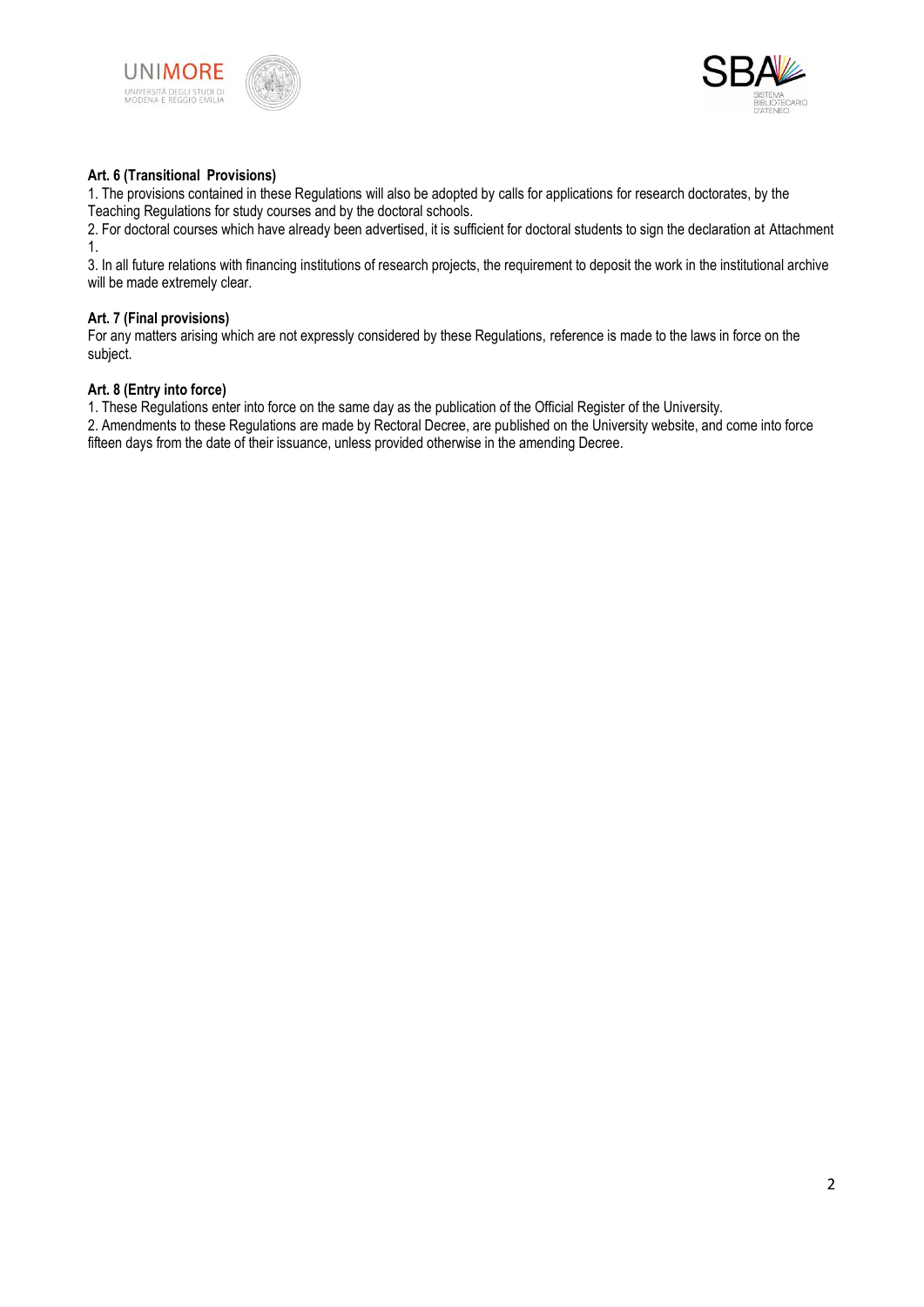



### **Allegato 1 composto da 2 documenti e 4 pg**

# **Deposito elettronico della tesi di laurea Dichiarazione**

| Autore della tesi dal titolo                                                                                  |
|---------------------------------------------------------------------------------------------------------------|
|                                                                                                               |
|                                                                                                               |
| Corso di laurea in: contra la contra la contra la contra la contra la contra la contra la contra la contra la |

a seguito della procedura di auto-deposito della propria tesi nella versione digitale nell'archivio di Ateneo *[Morethesis,](http://paduaresearch.cab.unipd.it/)* come stabilito da Regolamento

### **Dichiaro**

sotto la mia personale responsabilità, consapevole delle sanzioni penali previste dall'art. 76 del DPR 445/2000:

- **la completa corrispondenza tra il materiale depositato nell"archivio elettronico**   $\bullet$ *Morethesis* **dell"Ateneo di Modena e Reggio Emilia e la tesi oggetto di discussione in sede di esame di laurea**
- **l"assoluta leggibilità e integrità dei file allegati in formato PDF.**
- **che il contenuto della tesi e l"organizzazione della tesi è opera originale da me realizzata e non infrange in alcun modo il diritto d"autore né gli obblighi connessi alla salvaguardia di diritti morali o economici di altri autori o di altri aventi diritto, sia per testi, immagini, foto, tabelle, o altre parti di cui la tesi è composta e che non compromette i diritti di terzi relativi alla sicurezza dei dati personali. Pertanto l"Università è in ogni caso esente da responsabilità di qualsivoglia natura, civile, amministrative o penale e sarà da me tenuta indenne da qualsiasi richiesta o rivendicazione da parte di terzi.**
- **Di concedere a** *Morethesis* **il permesso di trasferire l"opera su qualsiasi supporto e di**   $\bullet$ **convertirla in qualsiasi formato al fine di una corretta conservazione nel tempo.**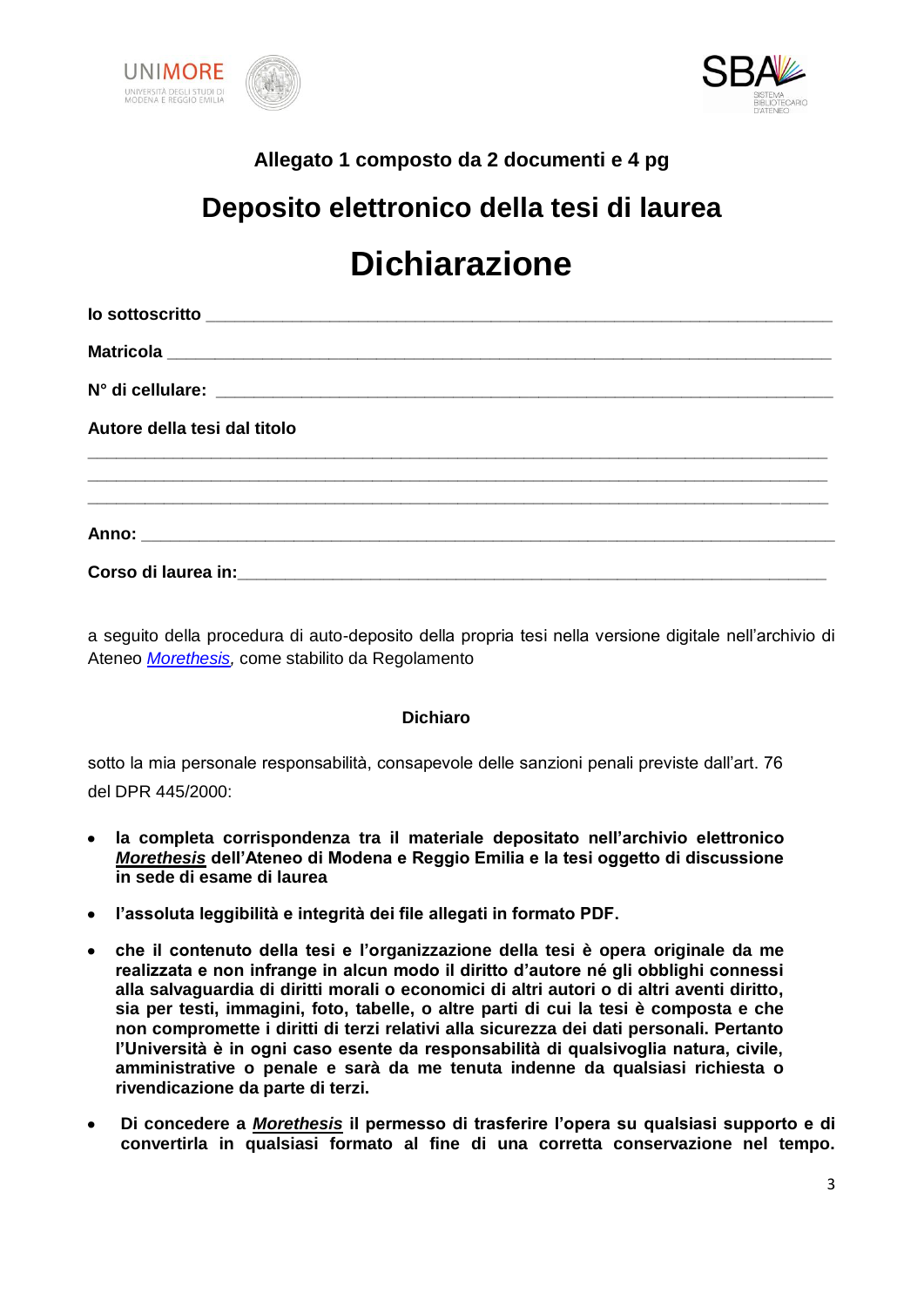



*Morethesis* **garantisce che non verrà effettuata alcuna modifica al contenuto e alla struttura dell"opera**

- **Di concedere a** *Morethesis* **la possibilità di riprodurre l"opera in più di una copia per fini**   $\bullet$ **di sicurezza, back-up e conservazione.**
- **che la tesi (barrare la casella che interessa altrimenti verrà considerata automaticamente valida la prima):**
- **Non è il risultato di attività rientranti nella normativa sulla proprietà industriale, non è stata prodotta nell"ambito di progetti finanziati da soggetti pubblici e privati con vincoli alla divulgazione dei risultati, non è oggetto di eventuali registrazioni brevettuali o di tutela**
- **Rientra nei casi di richiesta di tutela di proprietà intellettuale e pertanto ne verrà richiesto l"embargo (compilare il modulo "Eventuale periodo di embargo della tesi")**

**Pertanto, coerentemente con quanto espresso sul software** *Morethesis***:**

- **Autorizzo la pubblicazione web della tesi di laurea**
- **Autorizzo con richiesta di temporanea riservatezza/embargo la pubblicazione web della tesi di laurea**
- **Non autorizzo alla pubblicazione web della tesi di laurea**
	- **data**

**Firma dell"autore**

**\_\_\_\_\_\_\_\_\_\_\_\_\_\_\_\_\_\_\_\_\_\_\_\_\_\_\_\_**

**L'autore che deposita la propria tesi nell"archivio istituzionale** *Morethesis* **mantiene su di essa tutti i diritti d'autore, morali ed economici, ai sensi della normativa vigente Legge 633/1941 e successive modificazioni e integrazioni.**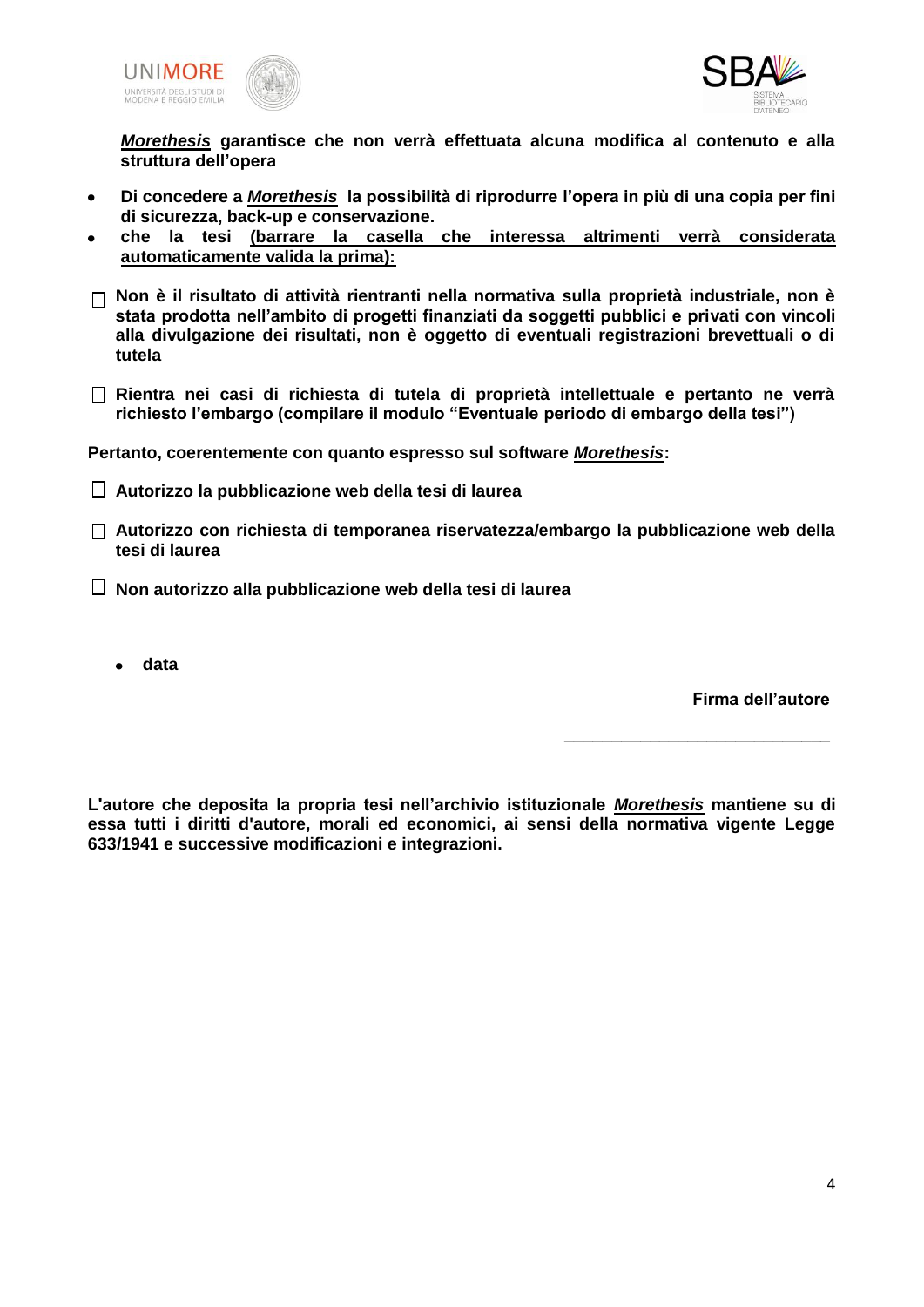



# **Electronic deposit of doctoral thesis**

## **Declaration**

| Author of the thesis entitled: |
|--------------------------------|
|                                |
|                                |
|                                |
|                                |
|                                |

pursuant to the procedure for the deposit by the student of his/her own thesis in digital form in the University's *Morethesis* archive, as governed by the Regulations

### declare

that I accept personal responsibility, aware of the criminal penalties laid down by art. 76 of the Decree of the President of the Republic ('DPR') 445/2000:

(indicate the appropriate paragraphs)

- **that the material deposited in the University"s electronic "***Morethesis***" archive or the text**   $\bullet$ **saved on CD corresponds wholly with the hard copies of the thesis for the National Libraries of Rome and Florence delivered to the University Postgraduate Office. Therefore no liability whatsoever attaches to the University for any errors, inaccuracies or omissions in the content of the thesis.**
- **the complete legibility and integrity of the attached files in PDF format**
- **that both the content and the organization of the thesis is my original work and does not in any way infringe copyright law or obligations connected to the protection of moral or financial rights of other authors or others having rights, whether in relation to the text, pictures, photos, tables, or any other parts of the thesis, and that it does not compromise the rights of third parties regarding security of personal details. Therefore no liability whatsoever attaches to the University of any nature, whether civil, administrative or criminal, and I will indemnify the University for any demand whatsoever or claim by third parties.**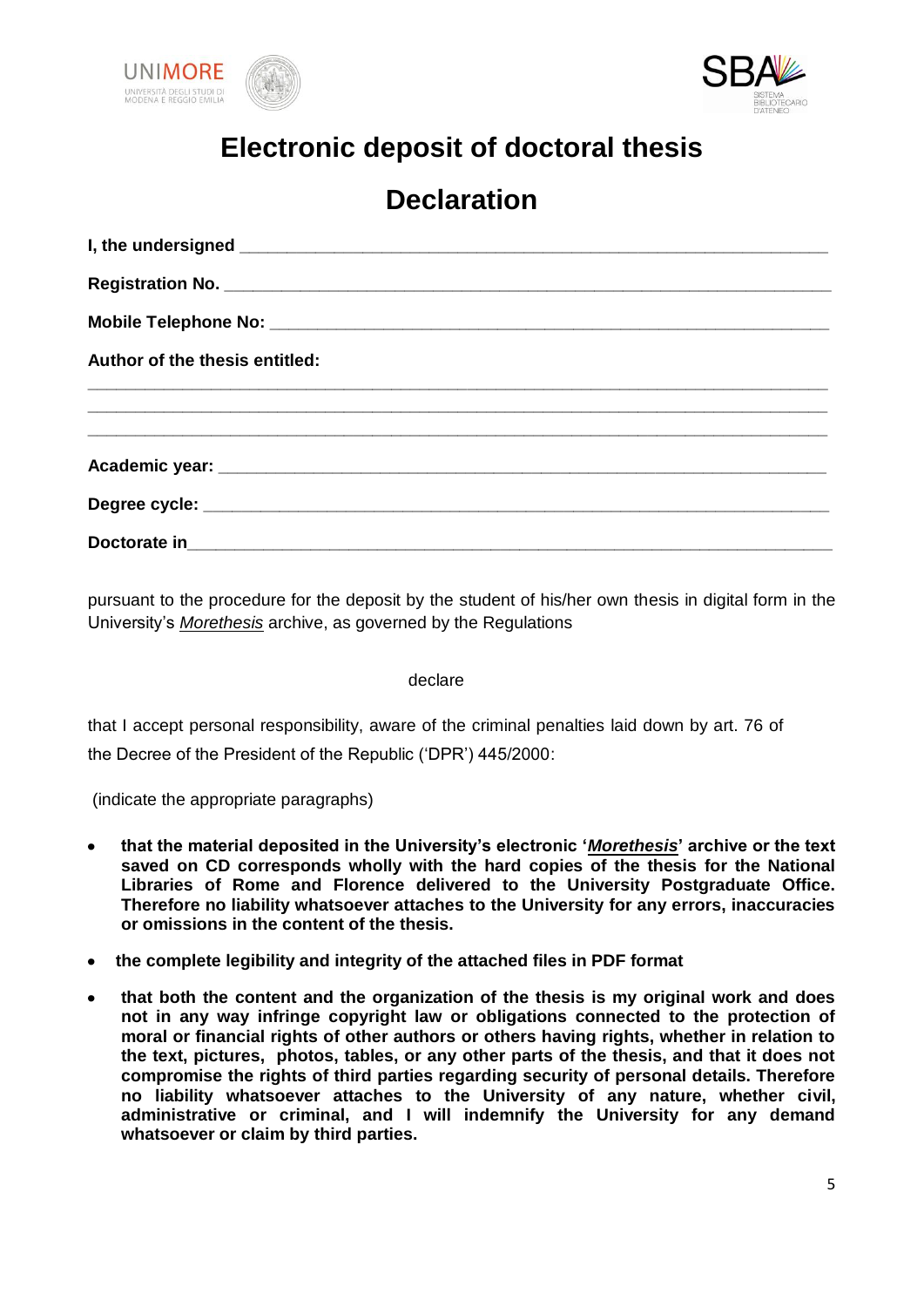



- **that I am aware of the University"s obligation to provide, electronically, for the lawful**   $\bullet$ **deposit of the doctoral thesis with the aim of ensuring its storage and accessibility for third parties.**
- **that I hereby consent to** *Morethesis* **transferring the work onto any media and**   $\bullet$ **converting it into any format in order to ensure its correct electronic storage over time.**  *Moretheses* **guarantees that it shall not modify the content and structure of the work in any way.**
- **that I hereby consent to** *Morethesis* **reproducing if necessary more than one copy of the work for security, back-up, and storage purposes.**
- **that the thesis (tick the appropriate box, otherwise the first paragraph is automatically valid):**
- **is not the result of activities subject to intellectual property provisions, has not been produced within the scope of projects financed by public and/or private entities with limitations on the disclosure of the findings, and is not the object of potential patent applications or protective measures**
- **is the object of an application for intellectual property copyright and therefore a publication embargo is to be requested (complete the "Thesis Embargo" form)**

**Therefore, in accordance with the "***Morethesis'* **software:**

- **I authorize the publication of my degree thesis on the web**
- $\Box$  I authorize, with a request for temporary confidentiality/an embargo on publication, the **publication of my degree thesis on the web**
- $\Box$  I do not authorize the publication of my degree thesis on the web

**date of the author of the author of the author of the author of the author of the author** 

**\_\_\_\_\_\_\_\_\_\_\_\_\_\_\_\_\_\_\_\_\_\_\_\_\_\_\_\_**

**An author depositing his/her doctoral thesis in the "***Morethesis'* **institutional archive confirms that he/she owns all rights to the work including copyright, and moral and financial rights, pursuant to the provisions in force, Law 633/1941 and as amended.**